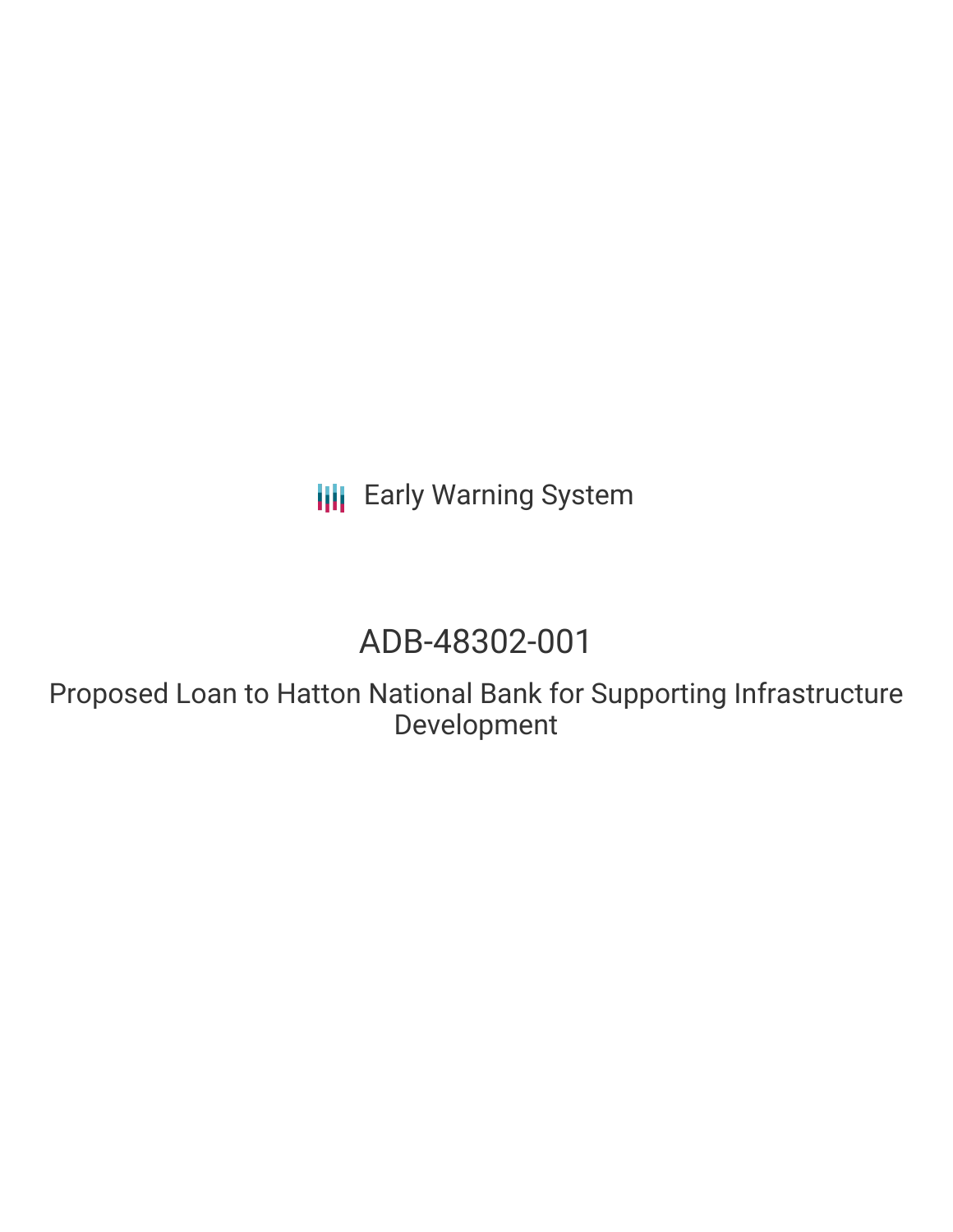



# Early Warning System Proposed Loan to Hatton National Bank for Supporting Infrastructure Development

### **Quick Facts**

| <b>Countries</b>               | Sri Lanka                       |
|--------------------------------|---------------------------------|
| <b>Financial Institutions</b>  | Asian Development Bank (ADB)    |
| <b>Status</b>                  | Approved                        |
| <b>Bank Risk Rating</b>        | FI                              |
| <b>Voting Date</b>             | 2014-12-04                      |
| <b>Borrower</b>                | <b>HATTON NATIONAL BANK PLC</b> |
| <b>Sectors</b>                 | Finance                         |
| <b>Investment Type(s)</b>      | Loan                            |
| <b>Investment Amount (USD)</b> | \$100.00 million                |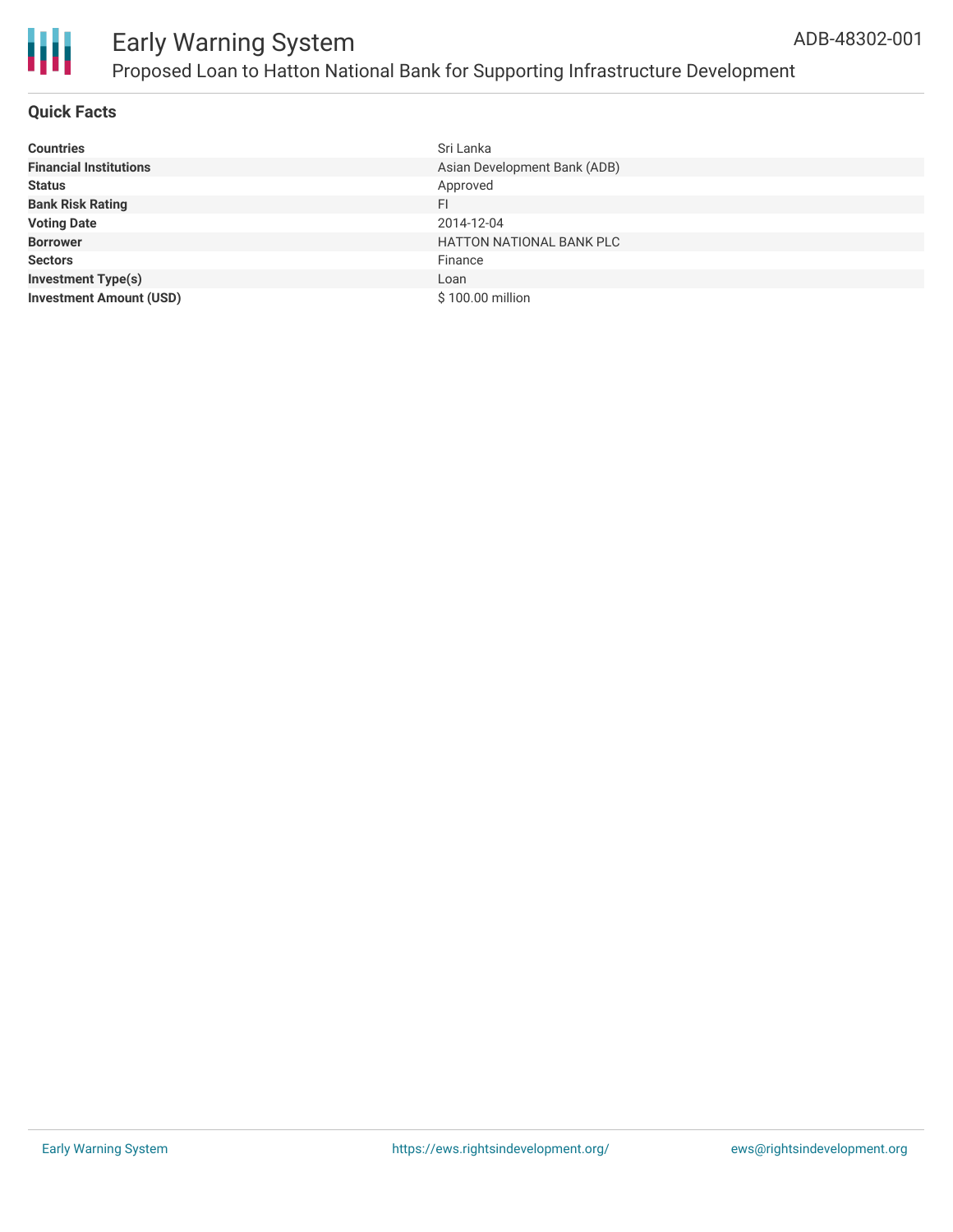

### Early Warning System Proposed Loan to Hatton National Bank for Supporting Infrastructure Development

### **Project Description**

This project provides financial intermediary funding for infrastructure projects.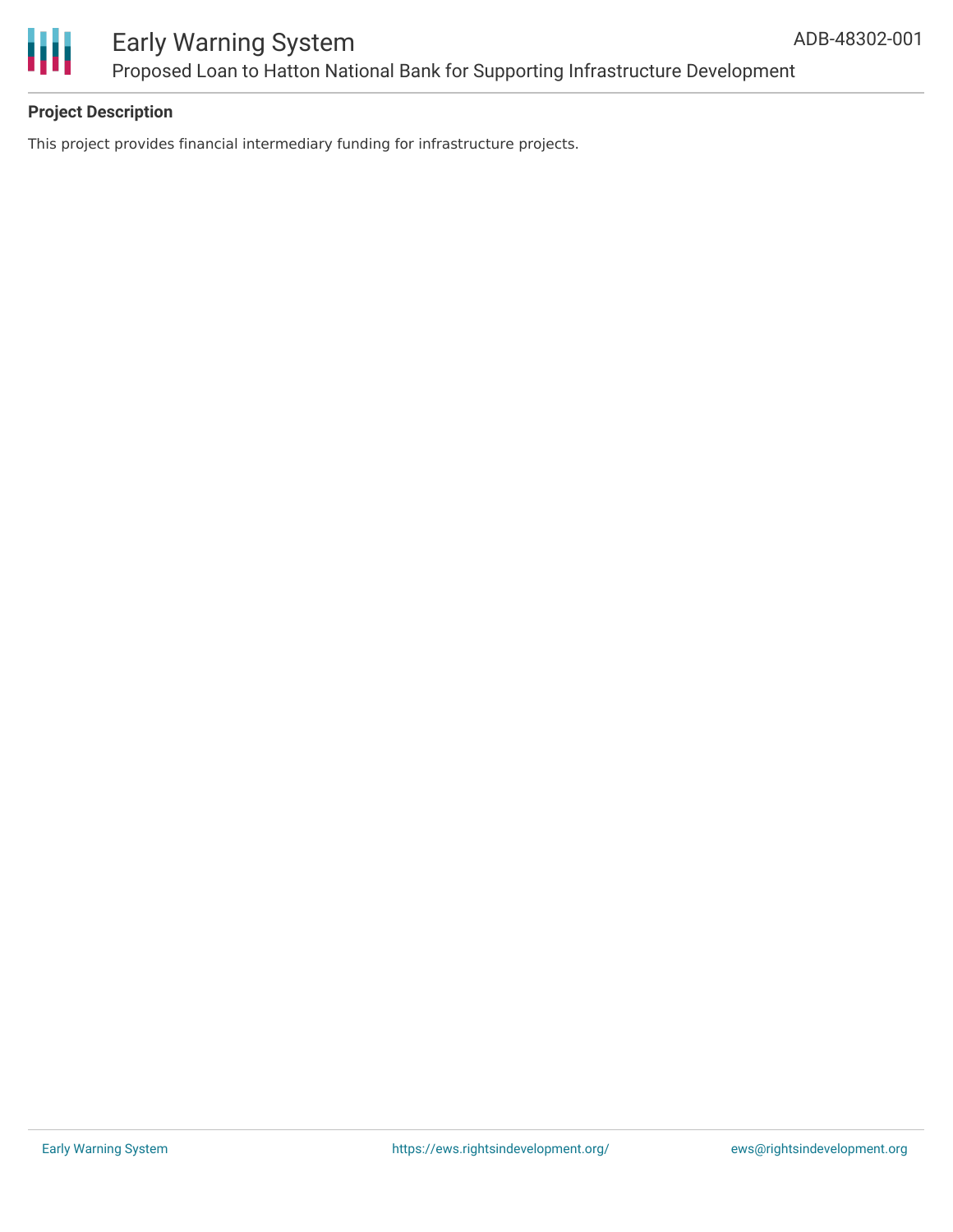

### Early Warning System Proposed Loan to Hatton National Bank for Supporting Infrastructure Development

### **Investment Description**

Asian Development Bank (ADB)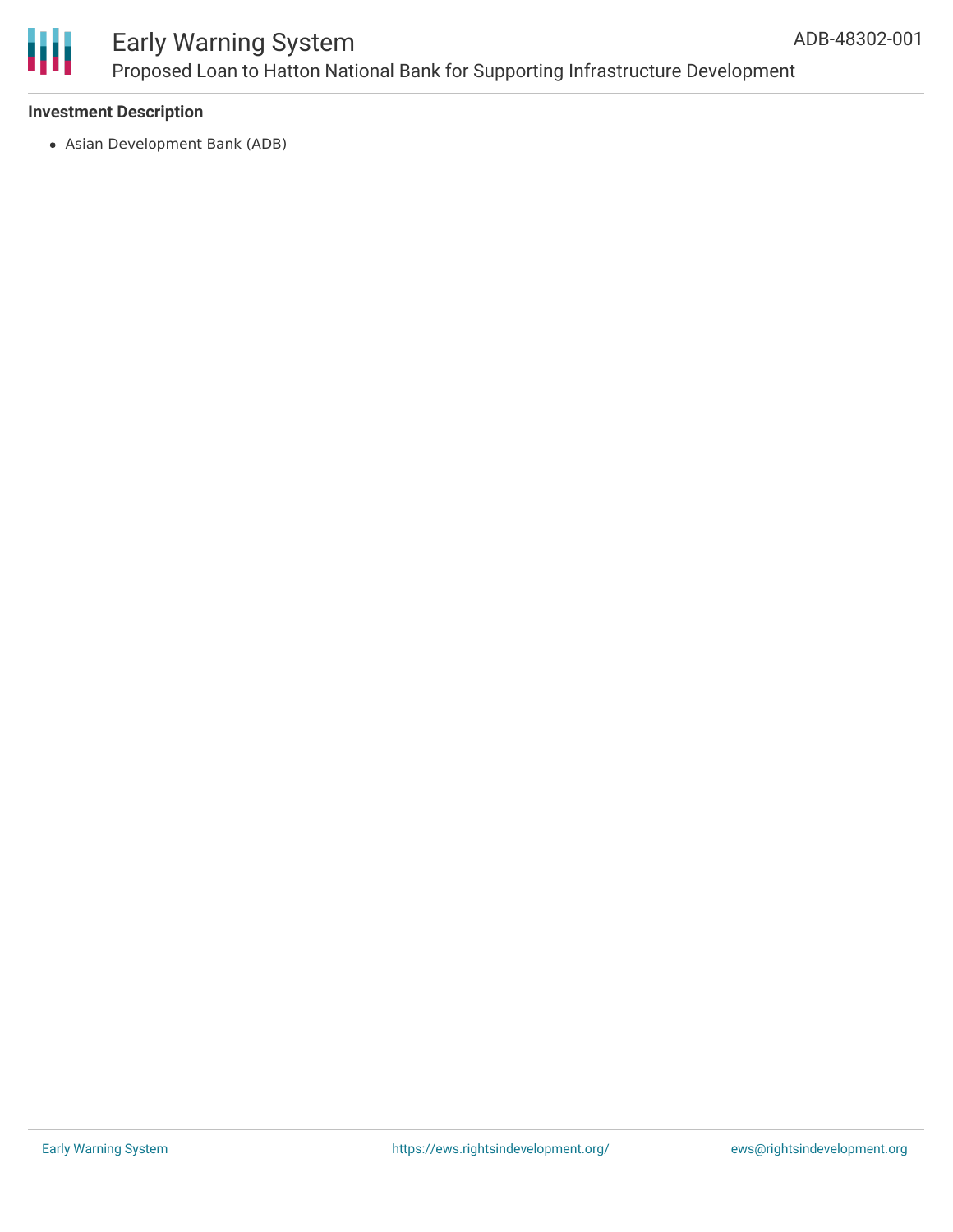

### **Contact Information**

#### ACCOUNTABILITY MECHANISM OF ADB

The Accountability Mechanism is an independent complaint mechanism and fact-finding body for people who believe they are likely to be, or have been, adversely affected by an Asian Development Bank-financed project. If you submit a complaint to the Accountability Mechanism, they may investigate to assess whether the Asian Development Bank is following its own policies and procedures for preventing harm to people or the environment. You can learn more about the Accountability Mechanism and how to file a complaint at: http://www.adb.org/site/accountability-mechanism/main